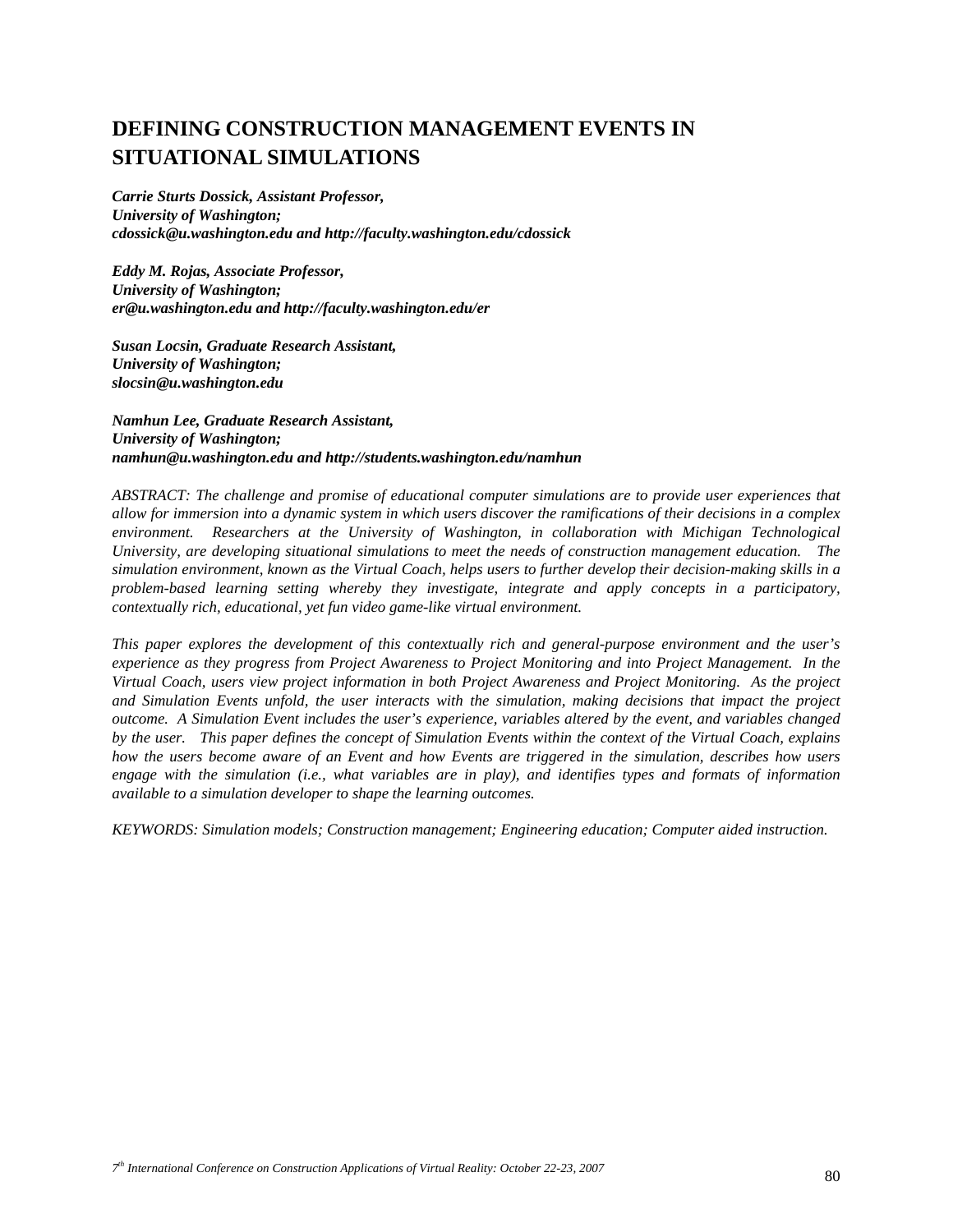### **1. INTRODUCTION**

The authors are engaged in a multi-year project to develop and facilitate the use of situational simulations for student-centered problem-based learning, which will be shared across institutions. The main objective of situational simulations is to help learners further develop their decision-making skills in an active-learning experience whereby they investigate, integrate and apply concepts in a participatory, contextually rich educational environment. Furthermore, situational simulations bring the excitement, attractiveness, and impact of video game-like environments to educational settings.

Educators and practitioners lament that we are not properly preparing students to solve the complex and multifaceted problems they will face in the industry after graduation. Students experience fragmented and specialized courses where concepts are presented as independent unrelated entities divorced from the complexities of real-world situations and problems (Chinowsky and Vanegas 1996, Fruchter 1997). Such decontextualized knowledge is intrinsically tenuous in nature. For example, Brown et al (1989) describe students who recall information on a test not being able to apply the very same concepts in the problem-based environment even when the situation clearly merits such an action. Course-centric, institution-dependent, and instructor-focused education prevents learners from integrating concepts, taking advantage of expertise found at different institutions, and expanding their educational experiences beyond traditional classroom settings. However, the increased availability of information technologies, the demand for more cost-effective education, and the emphasis on making students more responsible for their own learning, calls for alternative learning models.

The earliest approach to games and simulations as a training tool in construction was the "Construction Management Game" (Au et al. 1969) which simulates the bidding process in the construction industry. This model inspired a variety of research efforts in the area of games and simulations: CONSTRUCTO (Halpin and Woodhead 1970), AROUSAL (Ndekugri and Lansley 1992), SuperBid (AbouRizk 1992), Parade of Trades (Choo and Tommelein 1999), Simphony (Hajjar and AbouRizk 1999), STRATEGY (McCabe et al. 2000), The Construction Marketing Game (Bichot 2001), VIRCON (Jaafari et al. 2001), ER (Nassar 2002), and the Virtual Coach (Rojas and Mukherjee 2005a). These efforts provide stepping-stones towards creating interactive, participatory, and contextually rich educational environments in construction engineering and management.

Rojas and Mukherjee (2006, 2005a) demonstrated the potential of situational simulations to enhance learning with integrated concepts in an applied context. Achievement tests measured a statistically significant improvement in the decision-making skills of participants after being exposed to the simulation environment, or "Virtual Coach" (Mukherjee et al. 2004). The desktop-based Virtual Coach requires students to integrate concepts learned in different courses in order to solve authentic construction management problems (Rojas and Mukherjee 2005a, 2005b).

The research introduced here is an enhancement and extension to the original Virtual Coach system. This multi-year research project includes testing and evaluation of Virtual Coach at five universities throughout the country, and the creation of a Simulation Development Kit (SDK) allowing nonprogrammers to create and share their own simulation scenarios. Five participating universities will be the founding members of a Consortium dedicated to the collaboration, dissemination, replication, and sustainability of this project. The web-based Virtual Coach will provide an easy to use platform for faculty to develop situational simulations and share them with other members of the academic community; allowing learners to integrate concepts, take advantage of expertise found at different institutions, and expand their educational experiences beyond traditional classroom settings. This knowledge repository will be available free of charge to students interested on expanding their knowledge and understanding of construction engineering and management concepts.

### **2. VIRTUAL COACH DEVELOPMENT**

In this phase of development, researchers at the University of Washington (UW), in collaboration with Michigan Technological University (MTU), are focused on single-player project manager simulations to meet the needs of construction management education. In the first phase of this multi-year project, we are (1) creating an easy to use web-based system to run situational simulations in construction management, (2) developing innovative techniques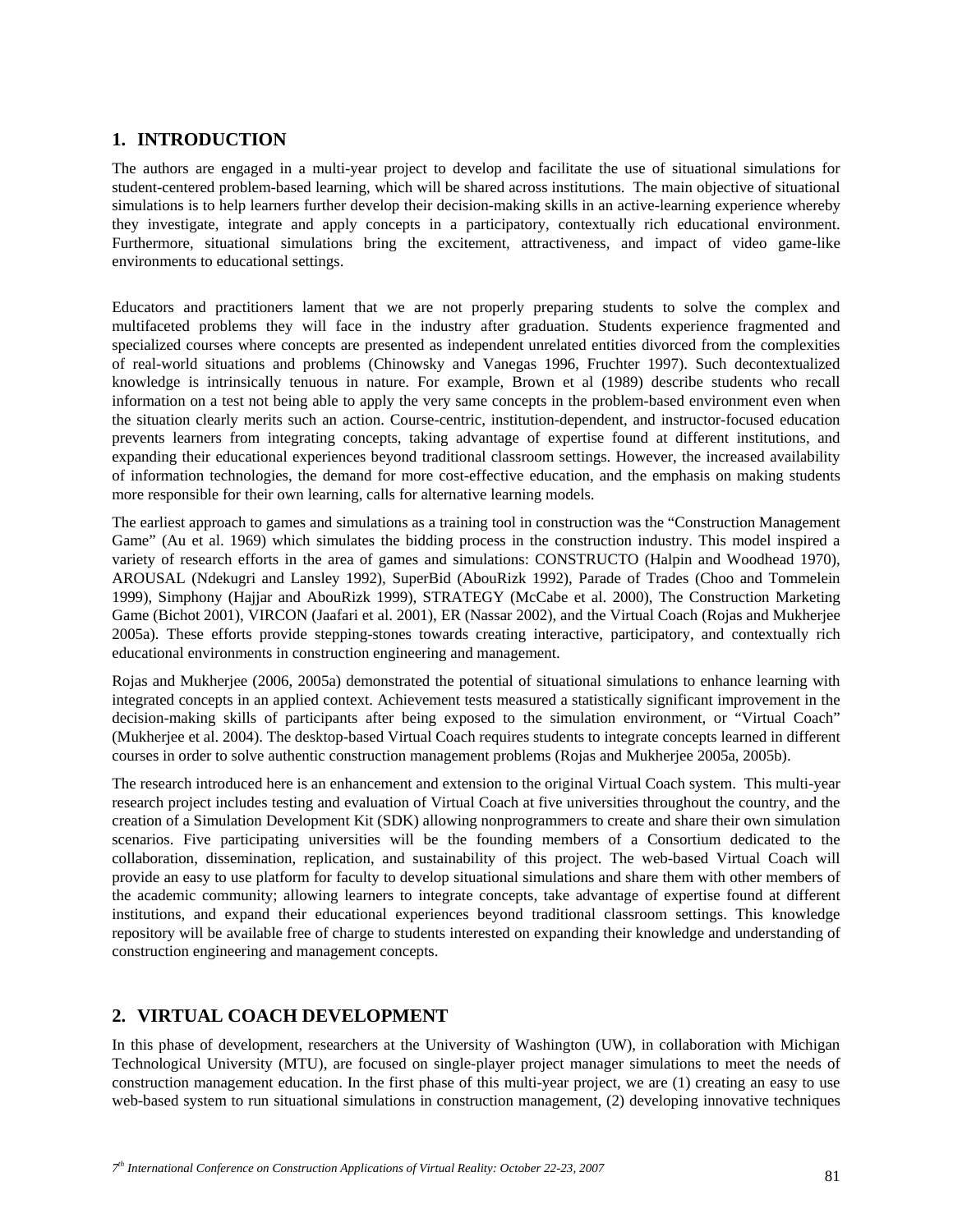to integrate and visualize construction management information, and (3) partnering with the construction industry in the development of situational simulations that accurately reflect authentic context. This section will discuss research methods and management strategies used in a multi-faculty, multi-institutional, multi-year project, centered on the development of a shared simulation system. We also present initial findings from the process of developing content-rich scenarios.

One challenge that we have found more prevalent than expected is that of a common vocabulary. We have found the need to discuss and define specific user types and terms such as "developer" - sometimes we might discuss the development of a simulation, whereas other times we are discussing the development of the Virtual Coach software. To mitigate confusion, we have defined the following user roles:

*Developer*: faculty and graduate students involved in designing and programming the computer systems that create the Virtual Coach simulation system.

*Author*: individual or group of individuals that create a simulation for public distribution (available to anyone) or private use (available to selected users only).

*Instructor*: individual or group of individuals that coordinate the application of simulations with other pedagogical activities.

*Player*: individual that plays the simulation.

### **2.1 Research Methods**

This project builds off or previous Emulation Engine development (Rojas and Mukherjee (2006, 2005a), such that we are focusing on the visualization engine. The research questions here are how to best represent the complexity of a realistic construction project in an accelerated simulation virtual environment to support the learning objectives in a fun and exciting way. To this end, we have focused our initial efforts on defining the user experience and the simulation scenarios. We have employed schematic design meetings, industry advisory meetings, and developed a specification for the single-player Virtual Coach.

Regarding pedagogical guidelines, the National Engineering Education Delivery System (NEEDS) provides useful criteria for education simulations, (http://www.needs.org/needs/public/premier/2007/2007-criteria-prelim.pdf). The NEEDS criteria reflect the values associated with good teaching practices and pedagogy and are divided into three categories: instructional design, software design, and engineering content. Each category is described by a set of components and sub-components. Using our previous work with educational simulations, and the NEEDS guidelines, we developed the specifications for a single-player web-based Virtual Coach.

### **2.2 Virtual Coach Specification**

Using web-based widget technology, a single player will view, monitor and manage simulated project information displayed in a variety of charts, graphs, 3D models, 4D models, and spreadsheets. As described in more detail below, players will monitor the project as time elapses. Then, to modify project variables, the player stops the clock by pulling up the project manager window. Each player's time-out time is limited, and a higher score will be given to those students to spend less project management time. In this way, we simulate the day to day pressures on a jobsite that managers face. As Events occur, the Virtual Coach system will interject and guide players through project management steps. A single player is responsible for all activities performed by the general contracting company for a project.

Before we get into the game play details, we address the Virtual Coach capabilities and requirements for the first release:

- Players will be able to play a variety of simulations created by authors and customized by instructors.
- Several players will be able to play the same simulation simultaneously.
- Each simulation will be limited to one player (project manager) overseeing the construction of one project. Other participants in the project (owner, architect, subs, etc.) will be simulated by the system.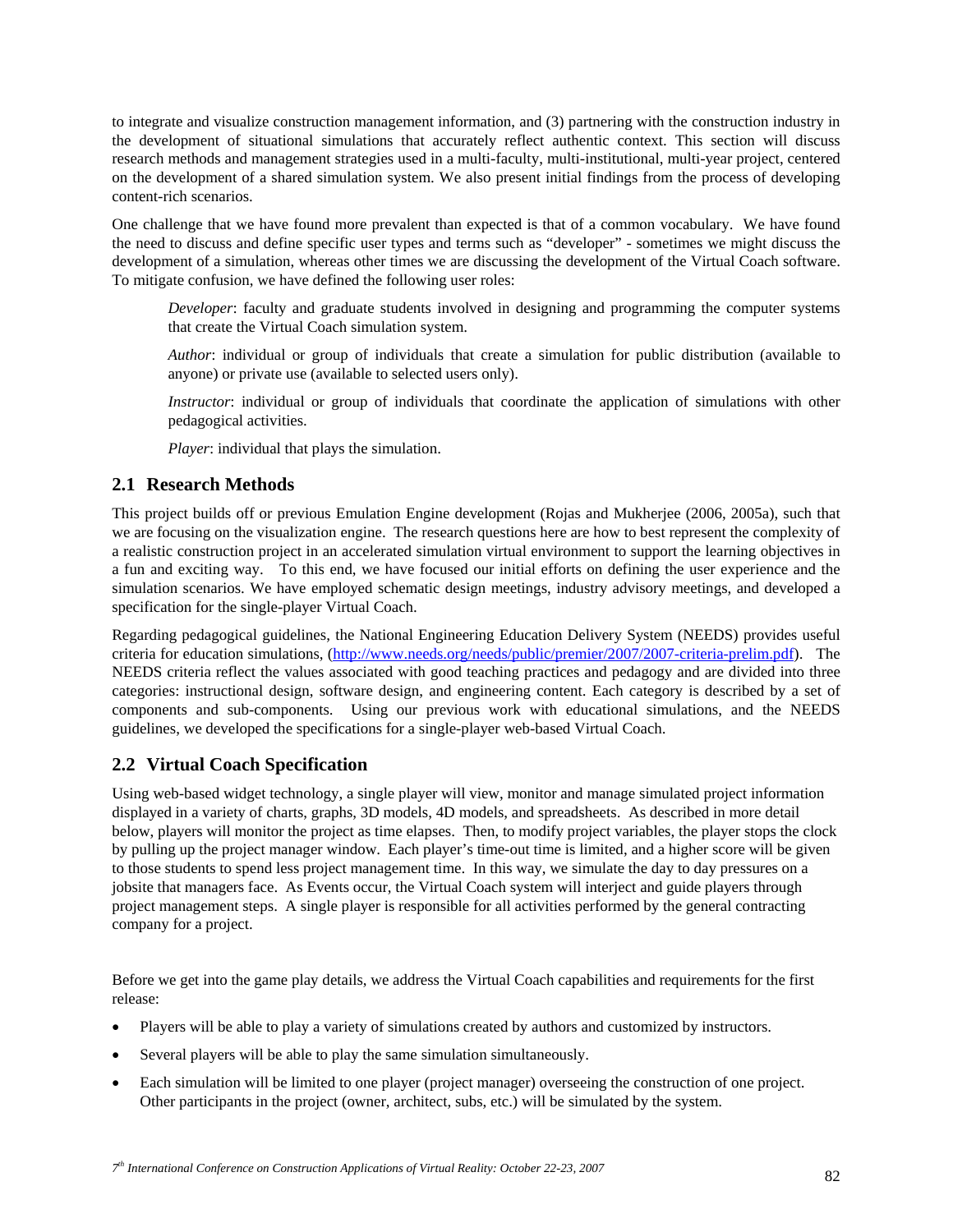- Construction planning (schedule, budget, site layout, safety plan, etc) will be provided to the player. Therefore, the player's role is limited to managing the actual construction phase of the project.
- Simulated projects include both self-performed as well as sub-contracted activities.
- Simulated projects will be built following the traditional design-bid-build delivery system.
- The Virtual Coach platform will run on typical desktop computers.
- Complete history of all player actions, simulated events and results will be recorded and stored on a server to be used in the future for data mining.
- Players have a limited amount of time to make decisions improving the construction process or taking care of events as determined by the instructor. A countdown timer is always present on the screen letting the player know how much time they have left to complete the game.
- Where there are images, video and other opportunities, simulated events will portray minorities and members of underrepresented groups in positions of leadership.

The UW team has defined the general requirements for the current Virtual Coach project and is focused on developing the Visualization Engine. Each simulation (game) running under the Virtual Coach will have the following:

- Learning objectives will be clearly stated and presented to the player at the beginning of each simulation. They will be grouped into four main categories: awareness, competency, proficiency, mastery.
- Instructors will be able to select the level of difficulty for each event before players begin the simulation. Three different levels will be available: novice, intermediate, and expert. For more information, see the events section.
- Players will be able to review pedagogical materials regarding the learning objectives at the end of the simulation to reinforce important concepts if needed.
- Each simulation will have three modes:

Project Awareness: This mode introduces the player to the project they will manage, familiarizes them with the construction plan and issues of interest. The information is static (does not change over time), but can be multimedia rich. A web-page will show videos describing the project, 3D models will be available for the students to navigate, as-planned schedules and budgets will be available for the player to study.

Project Monitoring: Provides players with the ability to follow the construction process and monitor a variety of variables necessary to evaluate the progress of the project. Project monitoring is a "view only" mode, where players can view but not alter any variables. The provided information reflects four different states of progress: baseline, history, current, and forecast. Baseline refers to the original plan plus any required changes. History refers to the actual data from day 1 to the current date and it changes as the project advances. Current refers to information about an instantaneous point in time. Finally, forecast refers to the information regarding projected values of variables from the current date to the calculated finish date.

Project Management: This mode allows players to make decisions and implement changes to the project by either optimizing the process or responding to events, and is not necessarily keyed to an event as shown below, but an event occurrence would be the most likely time the player would modify project variables.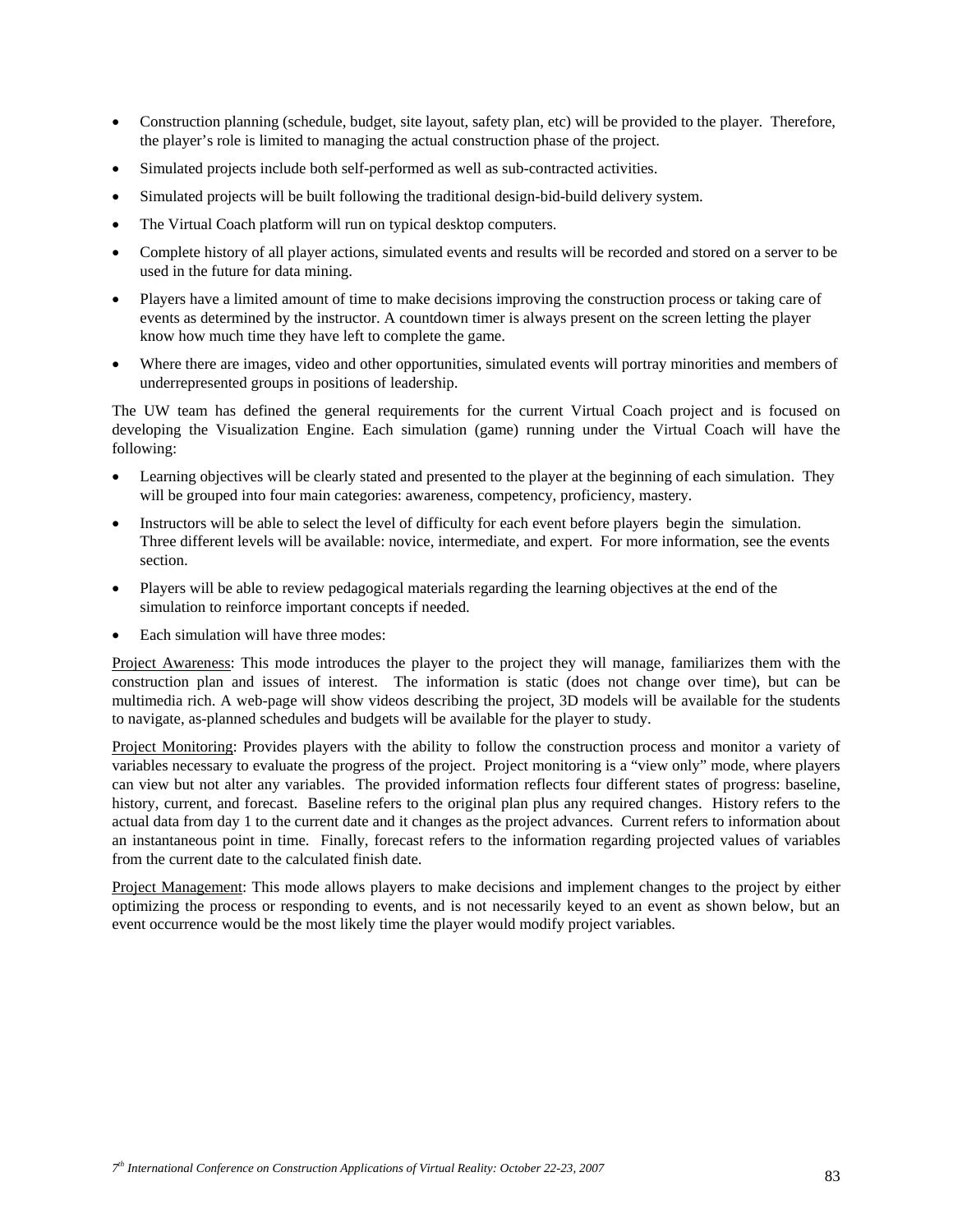

*Figure 1. Virtual Coach Simulation Map* 

| <b>Project Awareness</b>         | <b>Project Monitoring</b>     | <b>Project Management</b>     |
|----------------------------------|-------------------------------|-------------------------------|
| Owner                            | • Schedule information        | • Change labor allocation     |
| • Business Plan                  | (baseline, as-built)          | (number of workers, crew)     |
| • Motivation (mission, value,    | • Cost (baseline, as-built)   | • Change in work calendar     |
| team, goals)                     | • Space usage (material       | (hours per day, days per      |
| • Definition of project success  | storage)                      | week)                         |
| • Environment                    | $\bullet$ Cash flow           | • Change of subcontractor or  |
| Contractor                       | $\bullet$ Profit              | supplier (name, cost,         |
| • Construction plan              | • Earned value variables      | productivity, availability,   |
| • Schedule                       | (schedule performance         | quality)                      |
| $\bullet$ Budget                 | index, cost performance       | • Change technology           |
| • Site layout                    | index, productivity index)    | (equipment/construction       |
| • Procurement plan               | • Productivity values         | methods)                      |
| • Safety plan                    | • Weather                     | • Issue a change order        |
| • Quality plan                   | • Safety report (accidents,   | proposal                      |
| $\bullet$ Cash flow              | incidents, non-compliance)    | • Timing for delivery of      |
| • Organization chart             | • Quality report (punch list, | materials and equipment       |
| Designer/Consultants             | rework, inspection log)       | • Timing on payment to        |
| • Drawings                       | $\bullet$ RFI log             | subcontractors and suppliers  |
| • Specifications                 | • Submittal log               | $\bullet$ Wage & incentives   |
| • Geotechnical report $&$ design | • Change order log            | • Start dates, durations, end |
| Market                           | • Market information (wages   | dates                         |
| • Location $&$ conditions        | for craftsmen and laborers    | • Add rework activity         |
| • Codes & regulations            | by trade, subs quotes,        | • Weekly (quality, safety,    |
| • Labor, material, equipment,    | material costs, equipment     | other) tasks (toggle on and   |
| trades                           | costs)                        | off)                          |

*Table 1. Select List of Possible Data Types for the Three Simulation States* 

We will develop the user interface components as "widgets", taking advantage of the Google Web Toolkit (http://code.google.com/webtoolkit). A widget encapsulates 3rd party controls that will display the simulation information in graphical formats. This allows for maximum flexibility when configuring interfaces, allowing instructors and/or players to customize their own interfaces while running a simulation. We will utilize third party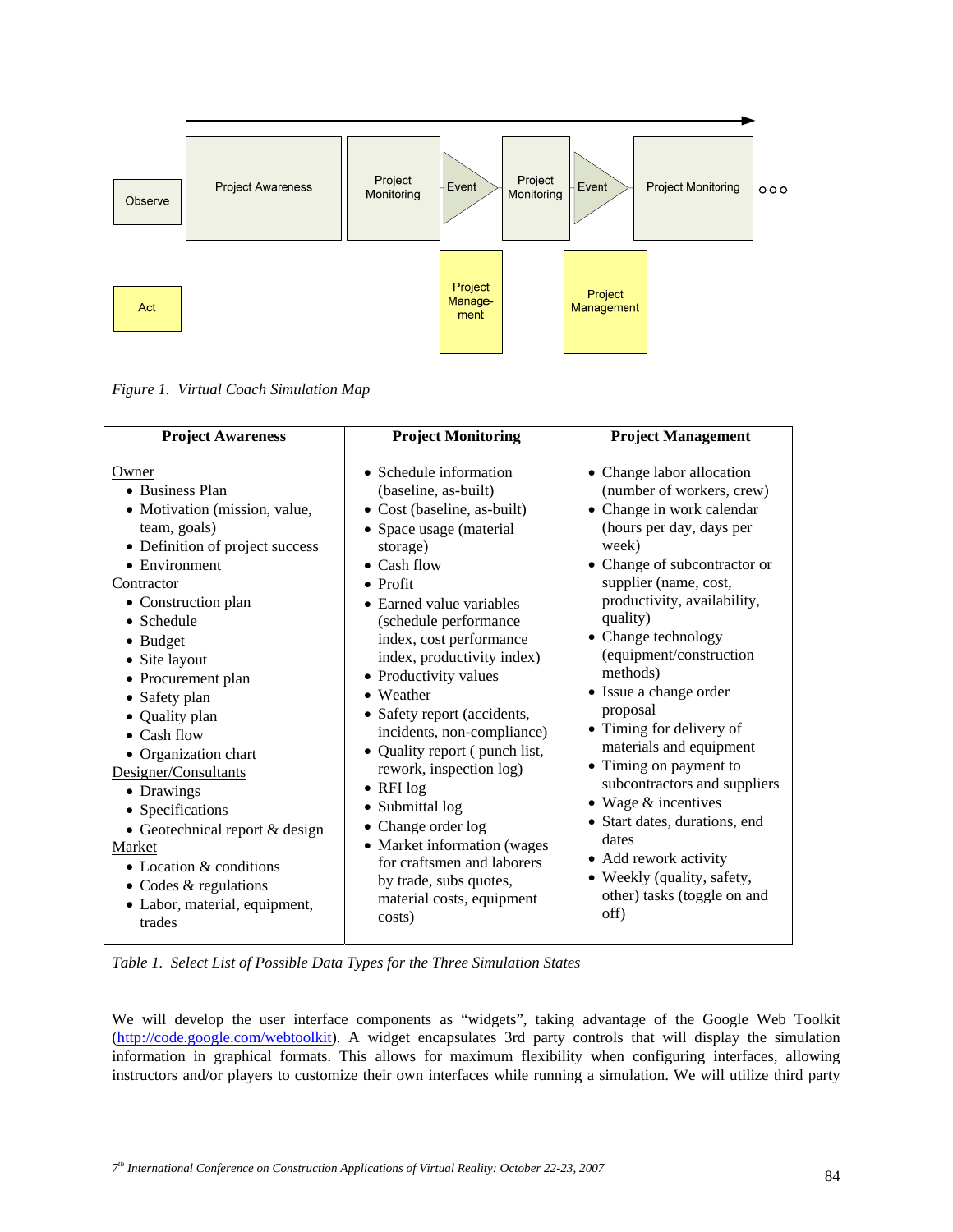controls for the graphical display portions of the interface for this release, which will save significant development time. All simulation project data will be stored in a PostRegres database.

### **3. EVENTS**

Events are unexpected occurrences that change the course of a construction project. We have developed an initial list of generic events that can be included in a simulation. This list currently has more than 20 different events including (1) strike of concrete truck drivers, (2) concrete delivery re-schedule, (3) poor concrete quality, (4) incomplete design, (5) defective design, (6) different site condition, (7) design change (no re-work involved), (8) design change (re-work involved), (9) unforeseen (adverse) weather condition, (10) accident, (11) low productivity, (12) equipment shortage, (13) material shortage, (14) price escalation, (15) fire, (16) vandalism, (17) funding delay, (18) estimating error, (19) decision-making error, (20) subcontractor default, and (21) equipment malfunction among others. We will select 3 to 5 of these events to be fully developed and implemented as part of our initial sample simulation.

To make the generic events more realistic, the writers met with industry advisors to capture, discuss and brainstorm narratives for these types of events from actual field experiences. Not only did the industry advisors provide interesting stories, but their focus and feedback on the educational significance of specific issues was invaluable.

### **3.1 Event Simulation**

For each event, we have analyzed and defined how the player will become aware of the event, what kind of guidance the simulation might provide, what types of variables will trigger automatic changes to project data, and what types of variables the player can modify in response to an event. These can all vary according to the level of difficulty set for the simulation, player and event. Events are defined by the following characteristics:

- *Event Trigger*: To reflect the realistic nature of events, we have designed a number of ways that the events can be triggered: random, variable, concurrent, and cascading. A *random* trigger will run stochastically, and will trigger the event at random time during that simulation. For example, a general labor strike shuts down the project for a month. A *variable* trigger will cause the event when a particular variable meets or exceeds a specified value. For example, when the structural steel is 50% complete, trigger steel workers strike. We also allow for *concurrency*, where one event happens at the same time as another event. For example, an equipment malfunctioning happening at the same time as a delay in material delivery. The fourth event trigger type is *cascading,* where actions taken by players when dealing with events can create other events. For example, when a player postpones an activity because of unavailability of labor, he or she may run out of room for laydown space in the future.
- *Event Awareness*: how the player finds out about the event in the simulation. e.g. email, video, photos, voice mail, text message or highlighting the relevant data in the project monitor.
- *Event Guidance*: type of help (hints, tips and suggestions) system will provide to the player. The higher the level of expertise, the less help will be provided.
- *Event Variables*: the variables that the event will alter in the simulation.
- *Event User Variables*: the variables that the player can modify to keep the project under control given the event at hand.

As an illustration, the following three examples show how these characteristics define particular events:

#### Event 1: Concrete Delivery Truck Drivers Strike:

- *Event Trigger*: A concrete strike would likely be triggered by the variable concrete quantity reaching a particular value different than zero as a concrete strike makes sense as an event only if there is still concrete to be poured in the project.
- *Event Awareness*: In the event of a concrete strike, the player might be notified via voicemail with a follow-up via email informing him or her that concrete delivery truck driver are on strike.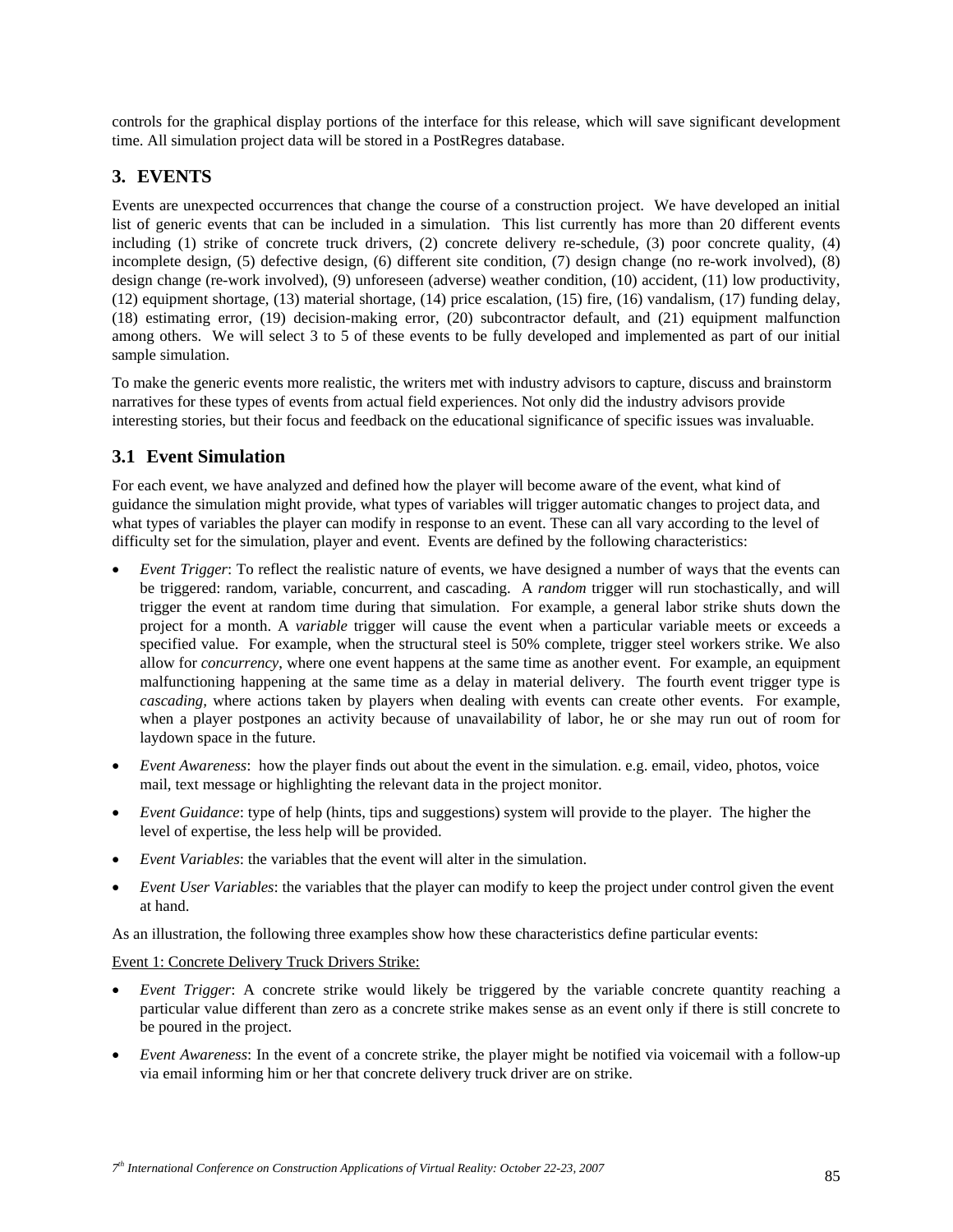- *Event Guidance*: At the novice level, the simulation will provide guidance on how to identify activities impacted, how to find alternative vendors for concrete, and how to evaluate the impact of changing the vendor. The simulation will also guide the player in issuing a change order request asking for more time and money. At the intermediate level, the system may propose changing the concrete vendor and issuing a change order proposal. At the expert level, no specific direction would be given.
- *Event Variables*: The activity variables related to concrete availability and the quantity of available concrete would be changed to zero.
- *Event User Variables*: The user might control variables such as concrete vendor, schedule of activities, and change orders (including time and cost).

#### Event 2: Concrete Delivery Re-schedule:

- *Event Trigger*: A concrete delivery re-schedule would likely be triggered by the variable concrete quantity reaching a particular value different than zero following the same reasoning used in event 1.
- *Event Awareness*: The player might be notified of a concrete delivery re-schedule via email, where the concrete supplier explains that the demand for concrete is of such magnitude that they need to schedule delivery for clients at specific dates of the week. Therefore, from this point forward the project will receive a specified maximum quantity of concrete delivered on Tuesdays only.
- *Event Guidance*: At the novice level, guidance could be provided via a video-mail where a senior project manager gives some advice to the junior project manager in charge of the project. This advise would include instructions for identifying pouring activities, setting hard dates for those activities in the construction schedule, evaluating the impact of the hard dates (negative float), modify the schedule to eliminate negative float by either delaying or accelerating activities (increasing number of workers, number of days/hours worked, etc.), At the intermediate level, the senior project manager may propose evaluating the scope of work, evaluating overall project delay, and the consequences of the re-scheduling of concrete deliveries. At the expert level, no specific direction would be given.
- *Event Variables*: The activity variables related to concrete availability and the quantity of available concrete would be changed to zero, except for the days where concrete is available (Tuesdays).
- *Event User Variables*: The user might control variables such as start date of activities, number of workers assigned to an activity, number of days a week working on an activity, and number of hours a day working on an activity.

#### Event 3: Change Fireproofing Columns from Drywall to Paint – No Rework Required:

- *Event Trigger*: This event would likely be triggered by the variable concrete columns completion reaching 100%. The event may happen a few days after this milestone is achieve, but before the beginning of the fireproofing activity (in order to avoid rework).
- *Event Awareness*: The player might be notified via voicemail with a follow-up via email.
- *Event Guidance*: At the novice level, once again, guidance could be provided via a video-mail where a senior project manager gives some advice to the junior project manager in charge of the project. This advice would include instructions for identifying the activities impacting, identifying the contractors involved, requesting RFQ (cost and duration) to each contractor (deduction for the drywall contractor and addition for the painting contractor), substituting contractors, and issuing a change order request. At the intermediate level, the senior project manager may propose substituting contractors and issuing a change order request. At the expert level, no specific direction would be given.
- *Event Variables*: A follow up inspection will be trigger to verify the change in scope..
- *Event User Variables*: The user might control variables such as quantity of drywall, quantity of painting, fireproofing activity duration and cost, subcontractor associated to the activity, and change orders (including time and cost).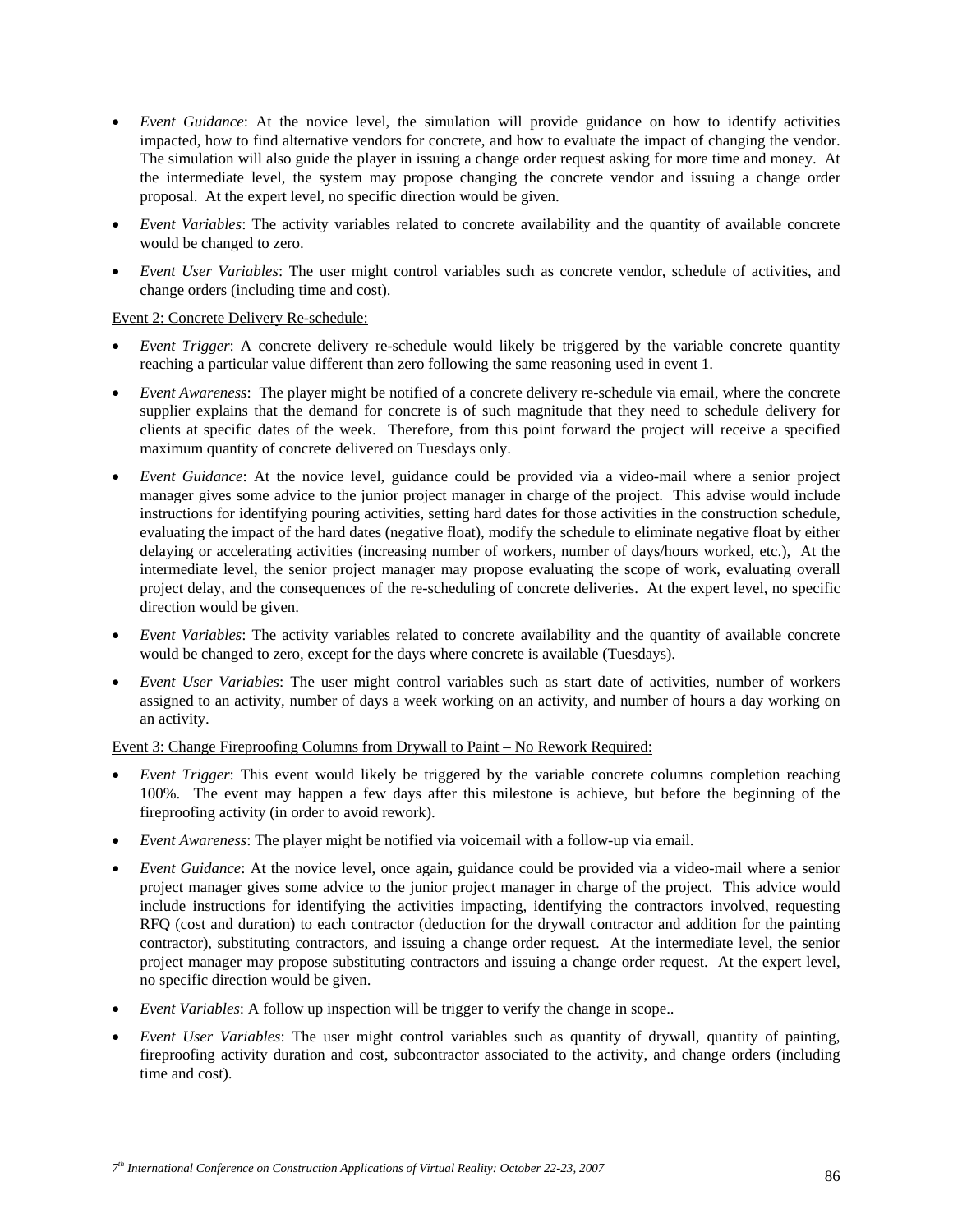In addition, we will include the ability for instructors to set the level of difficulty specific to an event. There may be pedagogical reasons to have some events at the novice level, while other events are at the expert level. For instance, if an instructor is using a simulation throughout a course, he or she may want to add events at the novice level, but as the course progresses the older events become expert level events, while new events are introduced as novice events. Consequently, we have included the level of difficulty as a variable of the event. The instructor can select the event level that will override the simulation level. When starting the simulation, the player selects a level of difficulty. Let's assume the player selects the novice level as the simulation level. As the player plays through the simulation, when they encounter an event the instructor set as intermediate, this event will play at the intermediate level, even though the player will experience novice level support for other events.

# **3.2 Challenges**

Implementing a realistic situational simulation, however, is a complex problem. Rojas and Mukherjee (2003, 2005b) have published the mathematical theory that supports the Virtual Coach simulation as part of the Emulation Engine. For example, productivity can be defined as a function of the number of workers, quantity of activity as originally planned, and the original duration, with factors for overtime and efficiency. Theoretically, once the equations are developed, creating events is characterized by a change in variables; whereas, the player can change other variables to react to the issues at hand.

Construction management is a social endeavor, and many activities a player may encounter include social components. For example, in reaction to an event, a project manager might write a letter to notify the owner of the issues. In a real world setting, the owner, designers, and contractor might have a project coordination meeting to discuss alternatives and make decisions. As we continue to develop scenarios, we seek to incorporate some social interactions through video, audio, and written materials that support the events. The challenge for our simulation team is to determine if and how we can have players create documents such as letters, memos and change orders that trigger a change in the simulation variables. In the concrete strike event example discussed above, one of the player variables is change order where the contractor predicts the impact on the schedule and budget. To simulate interpersonal interactions, we would need a multiplayer game as discussed below. In the single player version, we might have the player submit a template type document, where cost and time are entered in specific boxes that are linked to simulation variables.

Since computers are numerical machines, they deal very well with variables such as productivity, cost and time. However, issues related to safety and quality are more challenging to model mathematically. The development team's challenge is to incorporate safety and quality related events. Some preliminary strategies focus on quality reviews, safety walks, and other activities that a project manager might do. The more safety and quality management activities the player defines, the higher GC cost and time become. But, if safety and quality management activities are not performed in the simulation, accident and rework rates will increase. These types of simulation challenges will be addressed over the project development.

# **4. MANAGEMENT STRATEGIES AND FUTURE WORK**

The project team, consisting of 5 faculty and 5 graduate students from two universities, required the development of some structure and communication protocol. Some of the initial logistical activities include the setup and configuration of the technological platform, as well as a project web site (http://depts.washington.edu/vcoach). Two groups, an Industry Advisory Panel and an Academic Advisory Board both support the project. Industry support provides real world projects and events to create content rich scenarios. Academic advisors provide feedback on pedagogical issues and in later phases support testing of the Virtual Coach.

Regarding the UW and MTU partnership, we found it to be very helpful to establish a faculty collaboration agreement. Above and beyond the standard subcontract that is developed and managed by the offices of research, this collaboration agreement outlines responsibilities, authorship, ownership, credit, contingency and communication. Discussing these issues at the beginning of the project forced the faculty to come to terms with their expectations, and fostered dialog between team players.

In working with industry, we have found the establishment of partnership agreements to be very worthwhile. Strategic Partnership agreements allow both parties to establish expectations and outline very clearly what the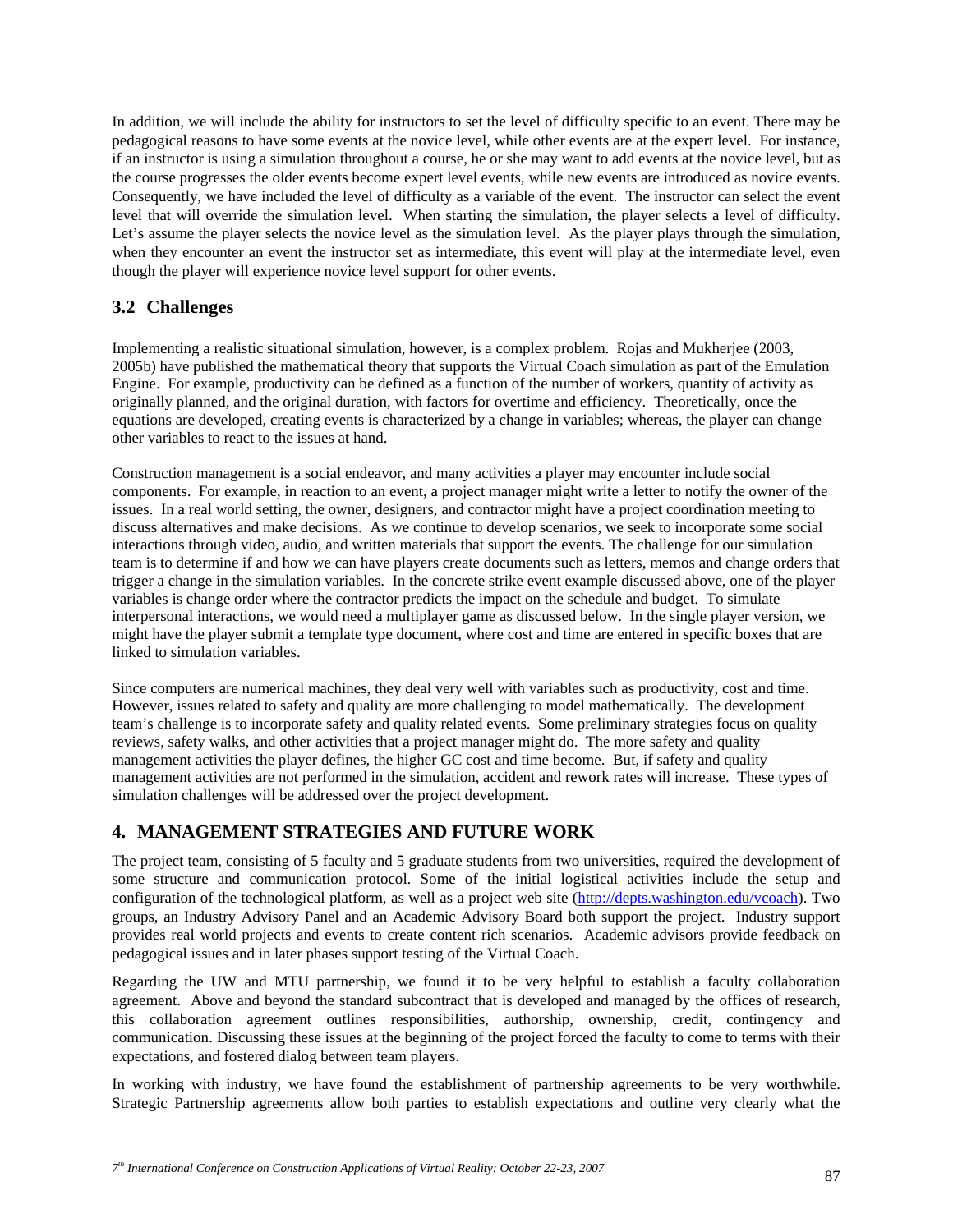academic researchers will do with the data collected. Once the agreements were in place, we received 3D models, geotechnical reports, schedules, budgets and change order documents for two exemplary projects. These projects will provide the context for initial simulations. Our industry advisors have also supported the development of scenario narratives.

To support the tightly collaborative development and communication for all 10 research participants, we conduct biweekly conference call meetings during the academic year where the entire team gets together to discuss project scope, accomplishments, and future work. Furthermore, since many individual emails are sent between participants outside of these all-hands meetings, we have established a system to archive all e-mail communications among project participants that are related to the Virtual Coach project. This record of communication allows us to review discussions and agreements made, and bring others up to speed on a discussion if they were not originally included in the email distribution.

### **4.1 Virtual Coach Master Plan**

This paper describes our initial development of the interface (the Visualization Engine) for the Virtual Coach system. In the long run, we seek to create a multi-player system where players take rolls as Project Executive (Construction Company level – multiple projects), Project Manager (single project), and Subcontractor Project Manager (specific trade on single project). Future versions of the Virtual Coach may have the following capabilities: (1) Multiple players may be able to play the same simulation taking on different roles (owner, GC project manager, trade contractor project manager, etc.). This is downward vertical expansion (Figure 2). (2) A player may be able to oversee the construction of several projects by taking on the role of a construction company executive. The executive will interact with other players who are managing projects (project managers), will be in charge of monitoring all projects and will allocate resources among projects as needed within the boundaries of company constraints. This is upward vertical expansion (Figure 1). (3) A player may be able to perform the planning of the construction process in addition to the management of the process. This is up-stream horizontal expansion. (4) Facilities Management simulations may be supported by the system. This is down-stream horizontal expansion. (5) The Virtual Coach platform may run on virtual reality environments (immersive or semi-immersive) in addition to desktop computers. (6) Several alternative delivery methods (design-build, build-operate-maintain, etc) may be supported.



*Figure 2. Virtual Coach Master Plan* 

# **4.2 Acknowledgments**

The contents of this paper were developed under a grant from the Fund for the Improvement of Postsecondary Education (FIPSE), U.S. Department of Education. However, these contents do not necessarily represent the policy of the Department of Education, and you should not assume endorsement by the Federal Government.